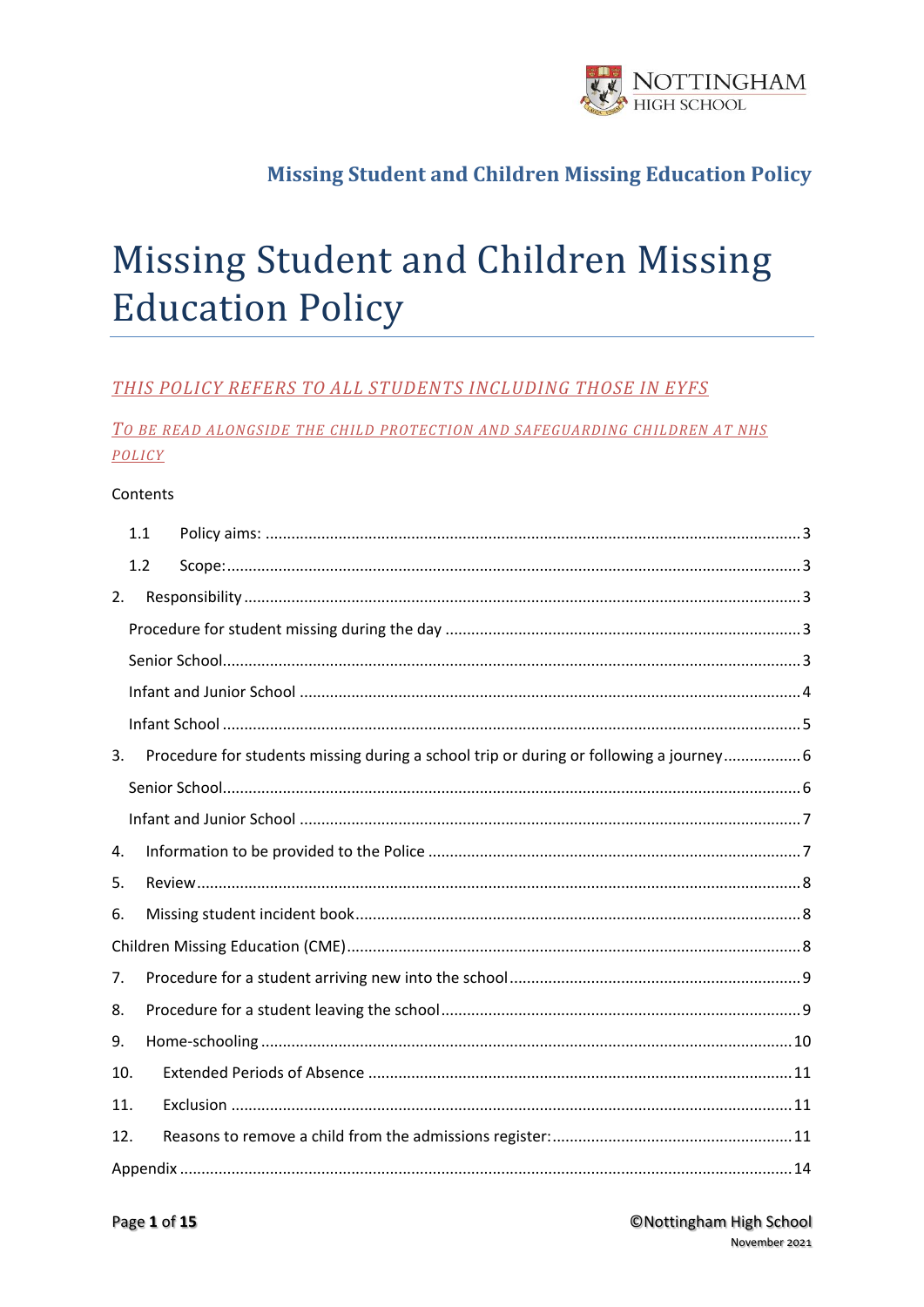

|--|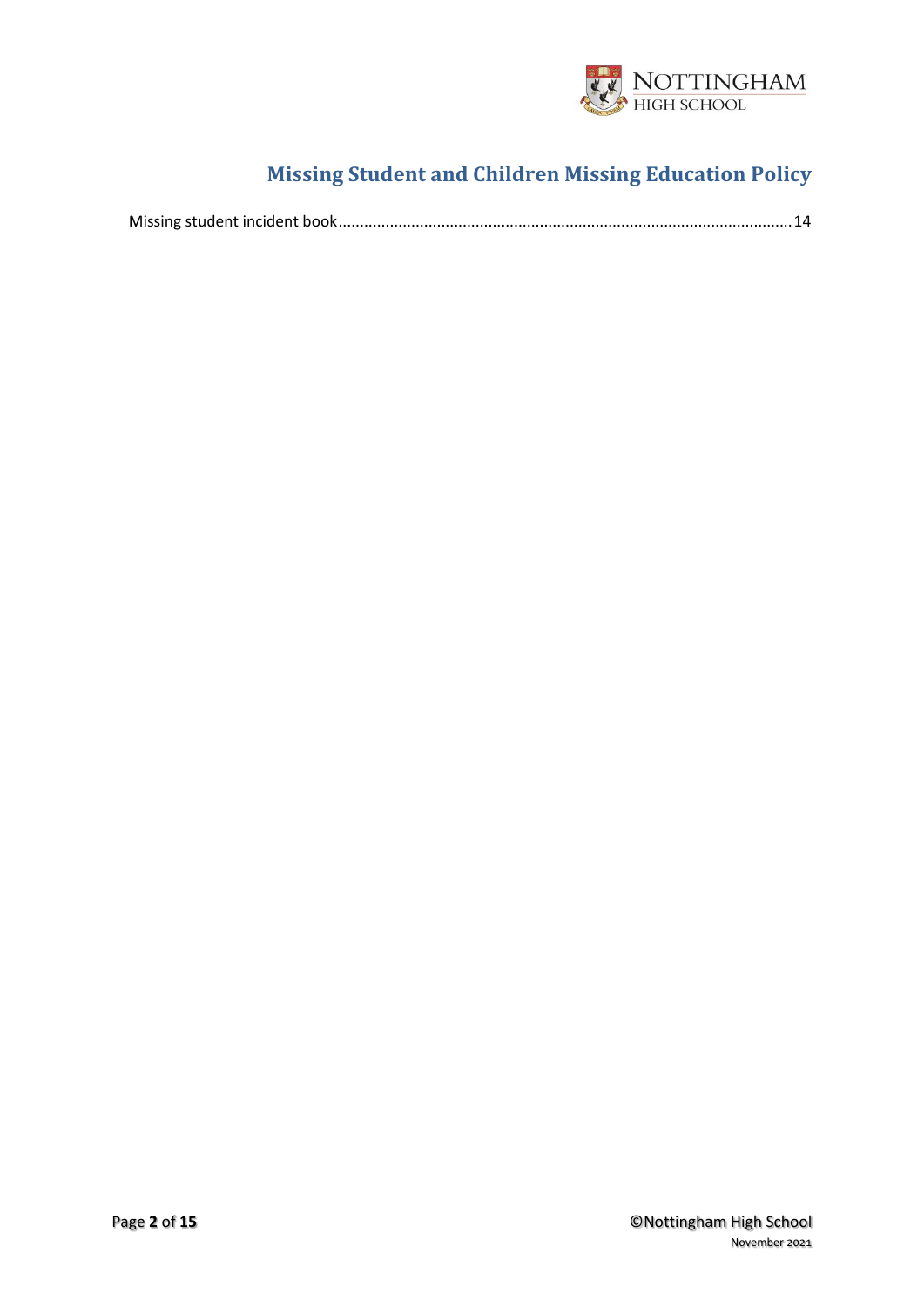

Policy Statement

#### <span id="page-2-0"></span>**1.1 Policy aims:**

Through the operation of this policy we aim to:

- 1.1.1 Protect the health and safety of students at the School;
- 1.1.2 Ensure that School staff know how to respond if a student goes missing.

#### <span id="page-2-1"></span>**1.2 Scope:**

This policy:

- 1.2.1 Applies to staff (including volunteers), students and parents at Nottingham High School
- 1.2.2 Should be read with the NHS Safeguarding and Child Protection Policy
- 1.2.3 Is a mandatory requirement of Keeping Children Safe in Education (Sept 2019)

### <span id="page-2-2"></span>**2. Responsibility**

2.1 The Governors delegate appropriate responsibilities for the day to day management of the School to the Head. In practice, all members of staff contribute to the safety of students at the School by providing appropriate supervision in accordance with the directions of the Head and Senior Management Team. Schools are under a general duty to supervise students to the standard of a prudent or careful parent. Any member of staff who notices a student is missing or sees a student in a place where the student should not be has a duty to inform a member of SMT and Reception without delay.

#### <span id="page-2-3"></span>**Procedure for student missing during the day**

Some of these procedures may run concurrently.

#### <span id="page-2-4"></span>**Senior School**

*A student may be reported missing after being present in School earlier in the day or following a phone call to parents to question a morning absence.* 

- 2.2 Staff alerted to a lost child will immediately inform members of SMT and Reception. The most senior member of staff present will coordinate the search from a central position, usually Reception. Notes will be made of circumstances and times when the student went missing as information becomes available.
- 2.3 The Senior Member of staff or Reception will notify Security immediately.
- 2.4 Reception will then, with help from any available staff;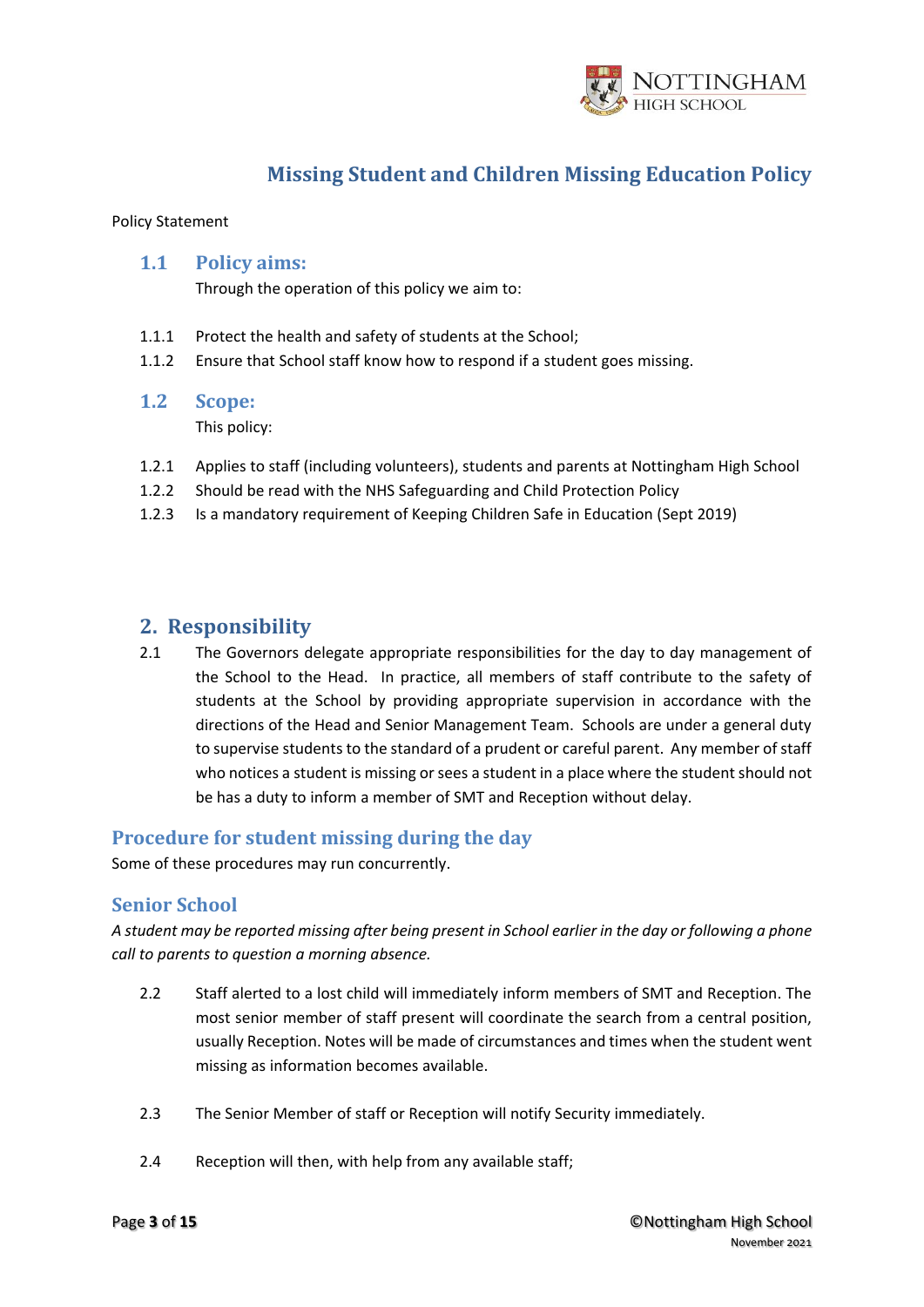

- Confirm with registering staff and classmates that the student was definitely absent
- Contact the School Nurse to check whether the student has reported sick or has an appointment
- Contact the Music Department and the Library in case the student is there
- 2.5 If the student cannot be found following the above investigation, the most senior member of staff present will notify the Deputy Head (Individuals), as the Designated Senior Person (Safeguarding lead), or, in their absence, the Assistant Head (Individuals), and will conduct an initial search using assistance from Reception and available staff. The Head will be kept informed by the most senior member of staff present.
- 2.6 As part of the initial search process, the student's friends and their classmates will be asked if they have any knowledge of the missing student's whereabouts. All relevant adults on the premises will be alerted, by the most appropriate means, of the situation (in person, by phone or via email).
- 2.7 All areas of the building will be searched by staff, coordinated by the most senior member of staff, usually from Reception.
- 2.8 If the student is found on site or in the vicinity, the School staff will make a concerted effort to persuade the student to return to the School. If the student refuses to do so, staff members at the scene will attempt to continue to monitor the student's whereabouts. Staff should consider contacting the parents in such circumstances. A DSL or DDSL should be informed.
- 2.9 If the student is not found after the initial search, a Deputy Head, or, in their absence, the Assistant Head (Individuals), will contact the student's parents at this point. All decisions on contacting parents should be made by a member of SMT.
- 2.10 If the initial search is unsuccessful, a Deputy Head, or, in their absence, the Assistant Head (Individuals), will contact the police after consultation with the parents (where appropriate) and provide the police with the information listed in Section 5, as well as any other information reasonably requested by the police. A decision will be taken in accordance with the School's child protection policy and procedures as to whether the School should also contact children's social care in line with local procedures. A full record of the events will be kept and filed securely with the safeguarding file. This record will be written by the lead member of the Senior Management Team.

#### <span id="page-3-0"></span>**Infant and Junior School**

- 2.11 In the Junior School, staff alerted to a lost child will initiate an immediate search of the area which should include contacting the Music Department and School Nurse.
- 2.12 Staff will call Security and a member of staff will be placed at each of the gates to ensure no one leaves.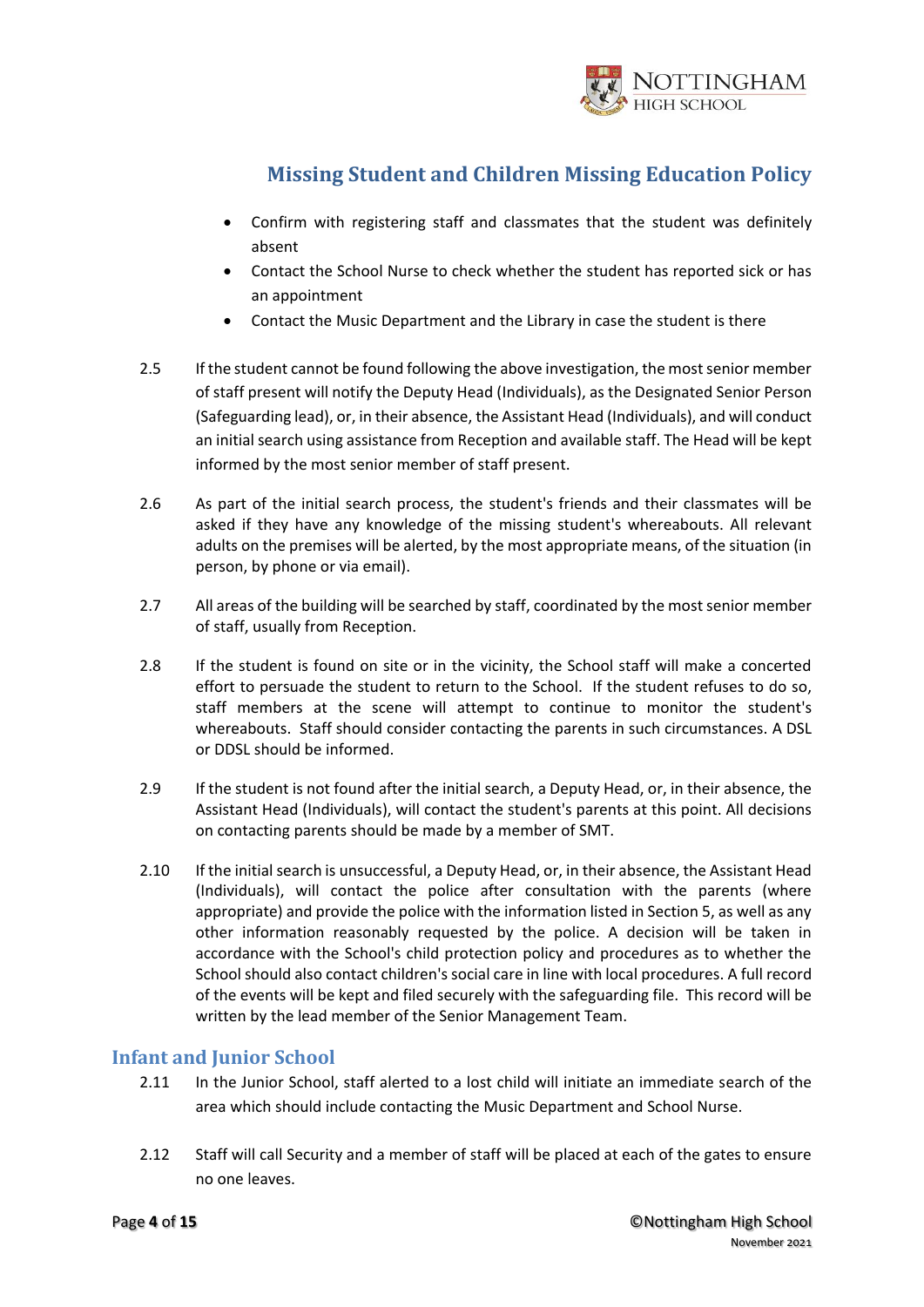

- 2.13 Staff will call the Head or Deputy Heads to inform.
- 2.14 If the student is IJS a member of Senior School SMT should be informed to provide assistance.
- 2.15 All adults on the premises will be alerted of the situation and a search will be organised by the most senior member of staff.
- 2.16 All areas of the building will be searched by staff.
- 2.17 A member of staff will be responsible to look after the other students and keeping the situation calm.
- 2.18 A note will be made of circumstances and times when the student went missing on the proforma.
- 2.19 Police and parents will be contacted by the most senior member of staff available.

#### <span id="page-4-0"></span>**Infant School**

- 2.20 In the Infant School, all available staff will initiate an immediate search of the school buildings and grounds.
- 2.21 The School caretaker will be alerted to ensure that all gates are locked and the gates to Albert Street and shut and manned.
- 2.22 Staff will call the Head or Deputy Heads to inform.
- 2.23 If the Head of Deputy is not on site, the most senior member of staff [Head of KS1 or EYFS] takes charge.
- 2.24 Staff will call Security on the main School site to alert them.
- 2.25 If necessary, a member of Senior School SMT should be informed to provide assistance.
- 2.26 All adults on the premises will be alerted of the situation and a search will be organised by the most senior member of staff.
- 2.27 All areas of the building will be searched by staff.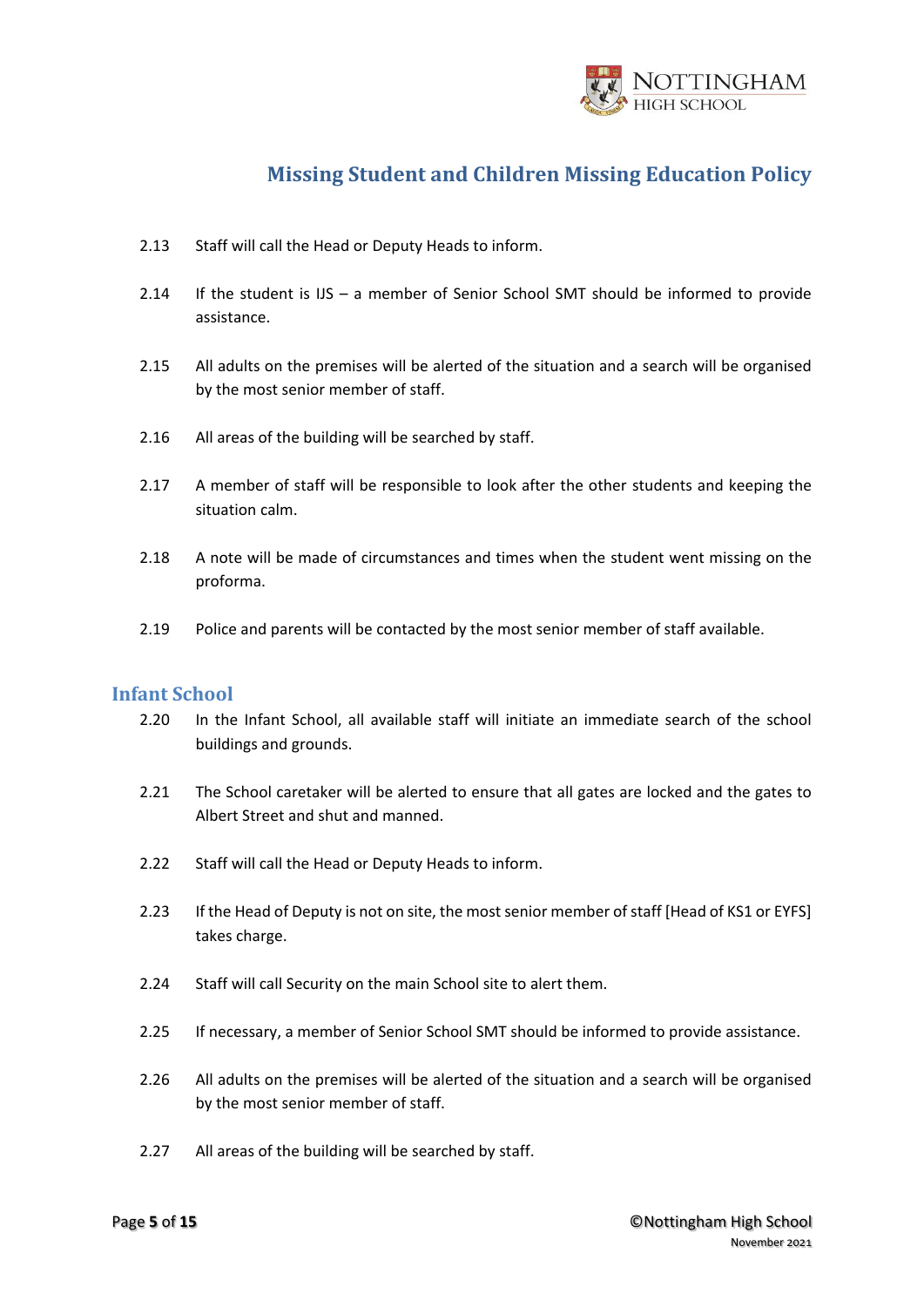

- 2.28 A member of staff will be responsible to look after the other students and keeping the situation calm.
- 2.29 A note will be made of circumstances and times when the students went missing on the proforma.
- 2.30 Police and parents will be contacted by the most senior member of staff available.

### <span id="page-5-0"></span>**3. Procedure for students missing during a school trip or during or following a journey**

*If a student is missing from a school trip or has not arrived at the School following a journey, the member of staff in charge will:*

#### <span id="page-5-1"></span>**Senior School**

- 3.1 Make a plan with all supervising staff have specific times to meet and review. Do not rely completely on communication via mobile phones.
- 3.2 Manage and brief the rest of the group, allocating a member of staff or more to the supervision of this group depending on its size.
- 3.3 Ensure a system for communication between staff and base.
- 3.4 Staff will alert the management of the venue (if there is one) and ensure that exit routes are manned and all venue staff are aware of the missing child.
- 3.5 If possible, staff will ask for an intercom message to be broadcast in the venue to alert the student to seek appropriate help.
- 3.6 All spare adults on the premises or with the trip, will be alerted of the situation and a search will be organised by the most senior member of staff.
- 3.7 Contact School contact who will inform parent when appropriate following discussion with the Head or Deputy Head (if the Head is unavailable).
- 3.8 Contact local emergency services and tour operator; notify the British Embassy/Consulate if an emergency occurs abroad.
- 3.9 Manage communication by rest of group; explain why you will not allow students to phone home. Direct media to the Headmaster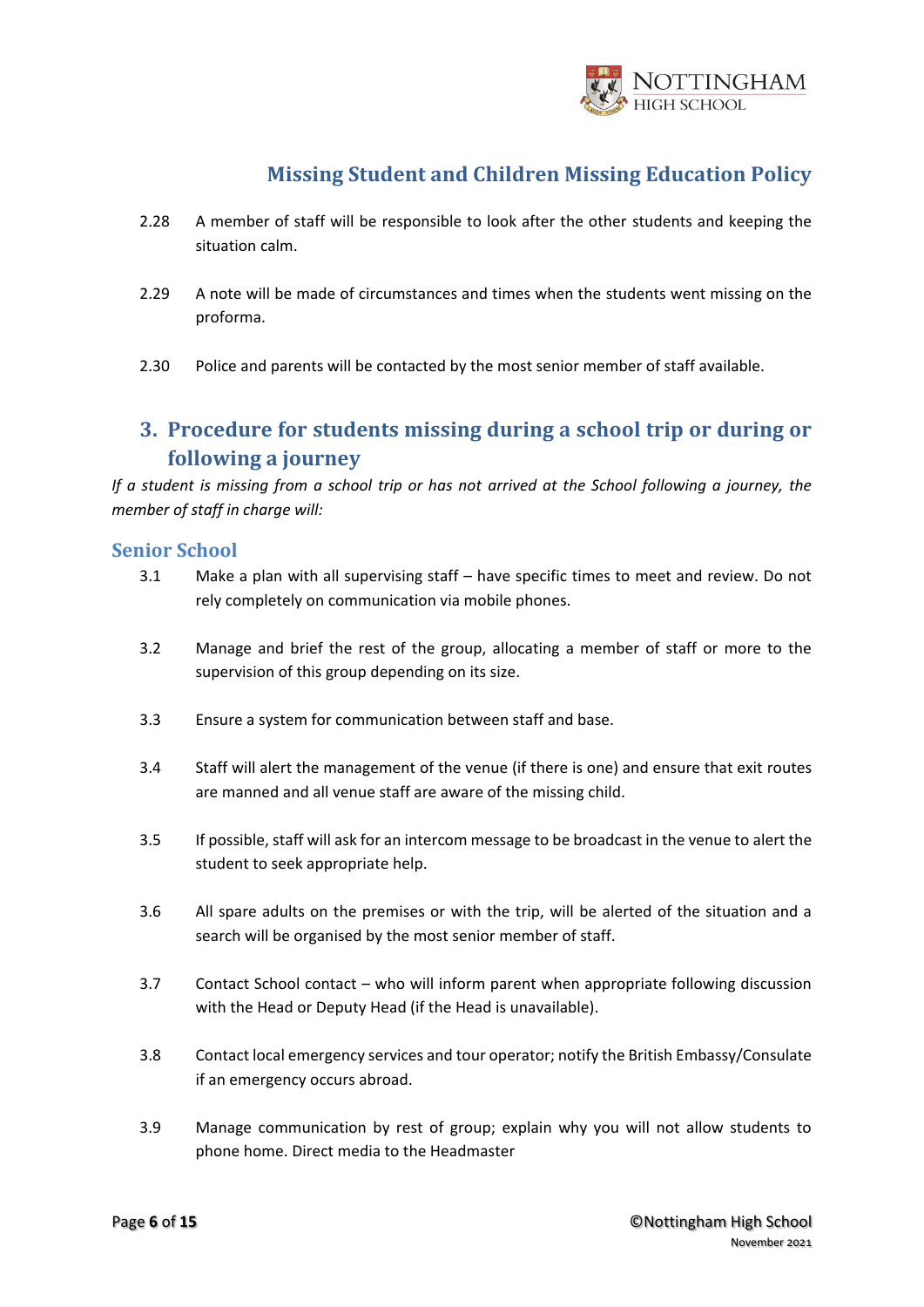

- 3.10 Record in writing nature, date and time of incident; location of incident; names of casualties and details of their injuries; names of others involved so that parents can be reassured; action taken so far; action yet to be taken (and by whom)
- 3.11 No-one in the group should discuss legal liability with other parties, nor sign anything relating to accident liability without clear advice from the Headmaster.

#### <span id="page-6-0"></span>**Infant and Junior School**

- 3.12 All IJS students on off-site visits wear wrist bands linking them to the School.
- 3.13 Where possible, the trip leader will manage and direct the situation.
- 3.14 Staff alerted to lost child will initiate an immediate search of the area.
- 3.15 Staff will alert the management of the venue (if there is one) and ensure that exits routes are manned and all venue staff are aware of the missing child.
- 3.16 If possible, staff will ask for an intercom message to be broadcast in the venue to alert the child to seek appropriate help.
- 3.17 All spare adults on the premises or with the trip, will be alerted of the situation and a search will be organised by the most senior member of staff.
- 3.18 Staff will call the Head or Deputy Heads to inform. If the student is IJS, a senior member of staff will inform a member of Senior School SMT.
- 3.19 A member of staff will be responsible to look after the other students and keeping the situation calm.
- 3.20 A note will be made of circumstances and times when the student went missing on the proforma.
- 3.21 Police and parents will be contacted by the most senior member of staff available.
- 3.22 Staff will alert Head or Deputy Heads to update.
- 3.23 Communication will be maintained between the School and staff off-site.

#### <span id="page-6-1"></span>**4. Information to be provided to the Police**

- 4.1 When the School contacts the Police during the day or night, the following information should be provided:
- 4.2 the student's name
- 4.3 the student's age
- 4.4 an up to date photograph if possible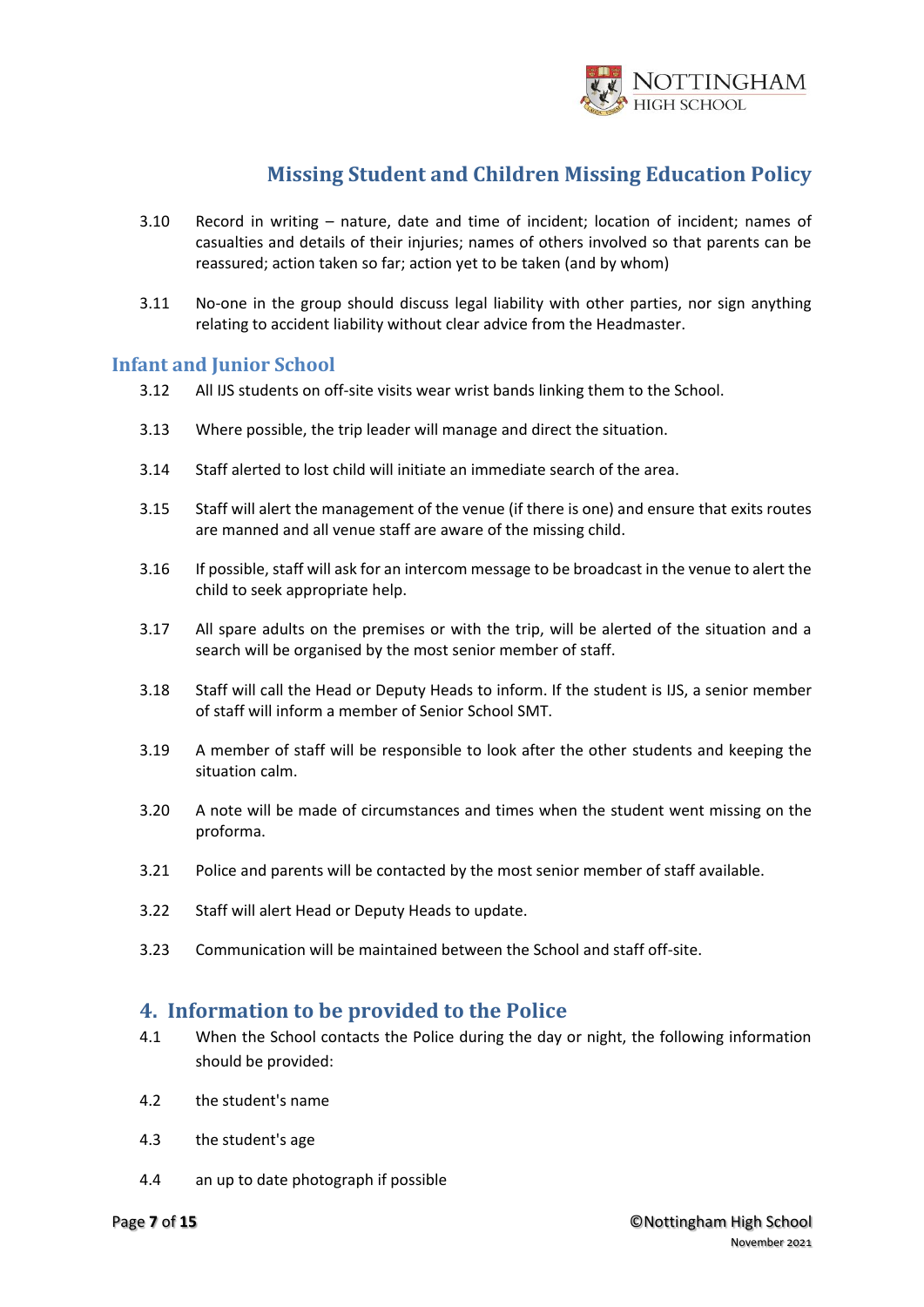

- 4.5 the student's height, physical description and any physical peculiarities
- 4.6 any disability, learning difficulty or special educational needs that the student may have
- 4.7 the student's home address and telephone number and let it be known if the parents are aware at this stage.
- 4.8 a description of the clothing the student is thought to be wearing
- 4.9 any relevant comments made by the student.
- 4.10 The information will then be passed to the various police stations through police channels and no further notifications from the School should be necessary.

#### <span id="page-7-0"></span>**5. Review**

5.1 This policy shall be reviewed every year as part of the School's annual review of safeguarding, and updated as necessary. In undertaking the review the Head will take into account any incidents in the Missing Student Incident Book that indicate that there may be a problem with supervision, student support or security at the School and any issues raised by individual members of staff, parents and students.

#### <span id="page-7-1"></span>**6. Missing student incident book**

- 6.1 The School must keep a full written record, to be held centrally at Reception with the safeguarding file of any incident of a missing student including:
- 6.2 the student's name;
- 6.3 relevant dates and times (eg when it was first noticed that the student was missing);
- 6.4 the action taken to find the student;
- 6.5 whether the Police or children's social care were involved;
- 6.6 outcome or resolution of the incident;
- 6.7 any reasons given by the student for being missing;
- 6.8 any concerns or complaints about the handling of the incident;
- 6.9 a record of the staff involved;
- 6.10 a full written record of the incident will be kept of the student's file.

# <span id="page-7-2"></span>**Children Missing Education (CME)**

These procedures apply to both the Infant and Junior School, and the Senior School. Any student that arrives or leaves after the first day of the autumn term, and before the final day of the Summer term should be treated as a non-standard transition.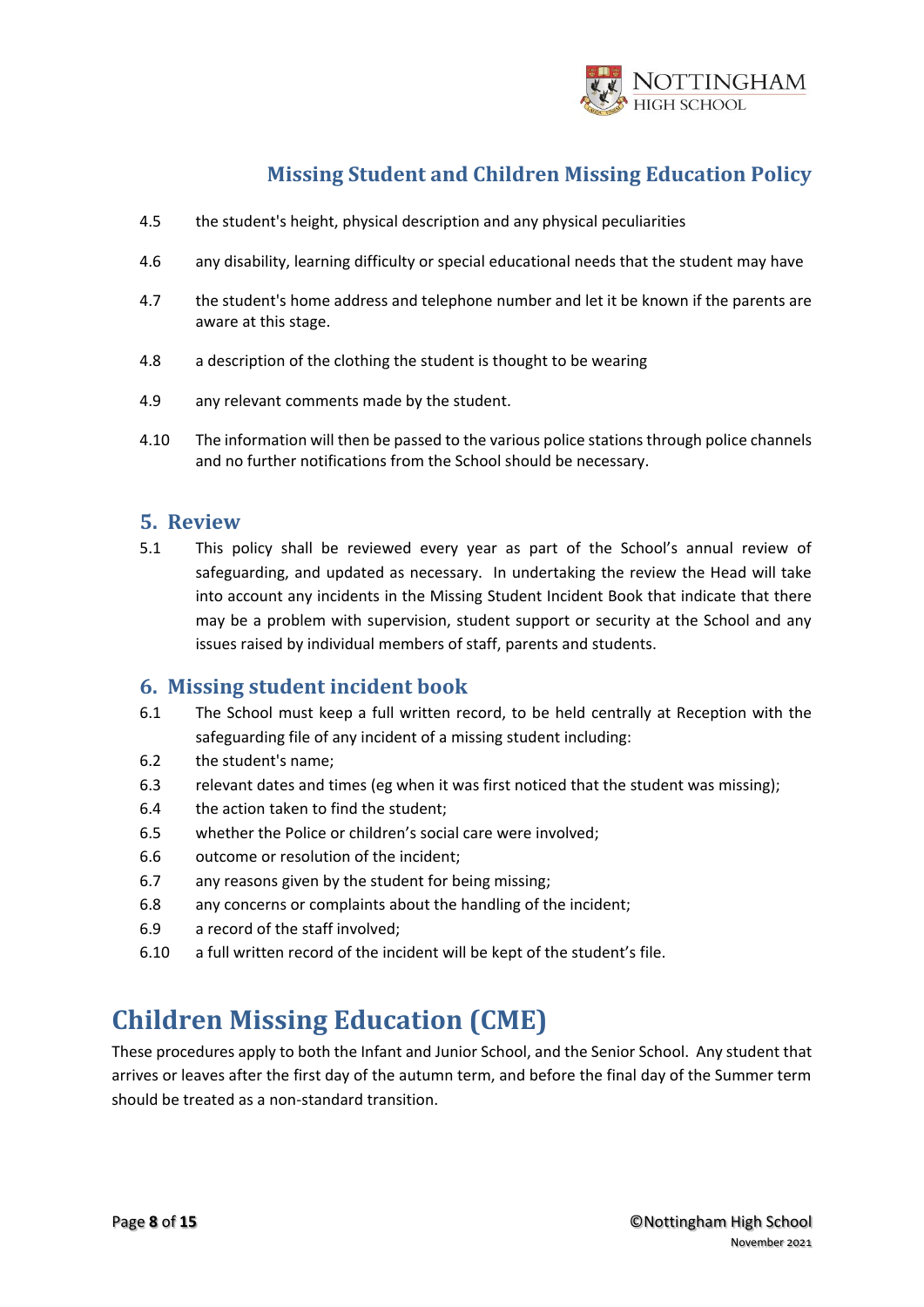

| <b>Year Group</b> | <b>Transition Point</b> |  |  |  |
|-------------------|-------------------------|--|--|--|
| R                 | Standard                |  |  |  |
| 1                 | Non-standard            |  |  |  |
| $\overline{2}$    | Non-standard            |  |  |  |
| 3                 | Non-standard            |  |  |  |
| 4                 | Non-standard            |  |  |  |
| 5                 | Non-standard            |  |  |  |
| 6                 | Non-standard            |  |  |  |
| $\overline{7}$    | Standard                |  |  |  |
| 8                 | Non-standard            |  |  |  |
| 9                 | Non-standard            |  |  |  |
| 10                | Non-standard            |  |  |  |
| 11                | Non-standard            |  |  |  |
| 12                | Standard                |  |  |  |
| 13                | Non-standard            |  |  |  |
|                   |                         |  |  |  |

### <span id="page-8-0"></span>**7. Procedure for a student arriving new into the school**

- 7.1 The Data Manager will ensure a student is on the admissions register at the beginning of the first day the child is expected to start at the school.
- 7.2 If the student is joining at a non-standard transition point, the Assistant Head (Individuals) will supervise informing the LEA within 5 days of the student arriving at the school.
- 7.3 If a new student does not turn up on the first day they are expected, staff will make reasonable enquiries as to the student's whereabouts, and inform the LEA should they feel this necessary.

| <b>Year Group</b> | <b>Transition Point</b> |  |
|-------------------|-------------------------|--|
| R                 | Non-standard            |  |
| 1                 | Non-standard            |  |
| 2                 | Non-standard            |  |
| 3                 | Non-standard            |  |
| 4                 | Non-standard            |  |
| 5                 | Non-standard            |  |
| 6                 | Standard                |  |
| 7                 | Non-standard            |  |
| 8                 | Non-standard            |  |
| 9                 | Non-standard            |  |
| 10                | Non-standard            |  |
| 11                | Standard                |  |
| 12                | Non-standard*           |  |
| 13                | Standard*               |  |

### <span id="page-8-1"></span>**8. Procedure for a student leaving the school**

\*not required to inform Education Welfare Officer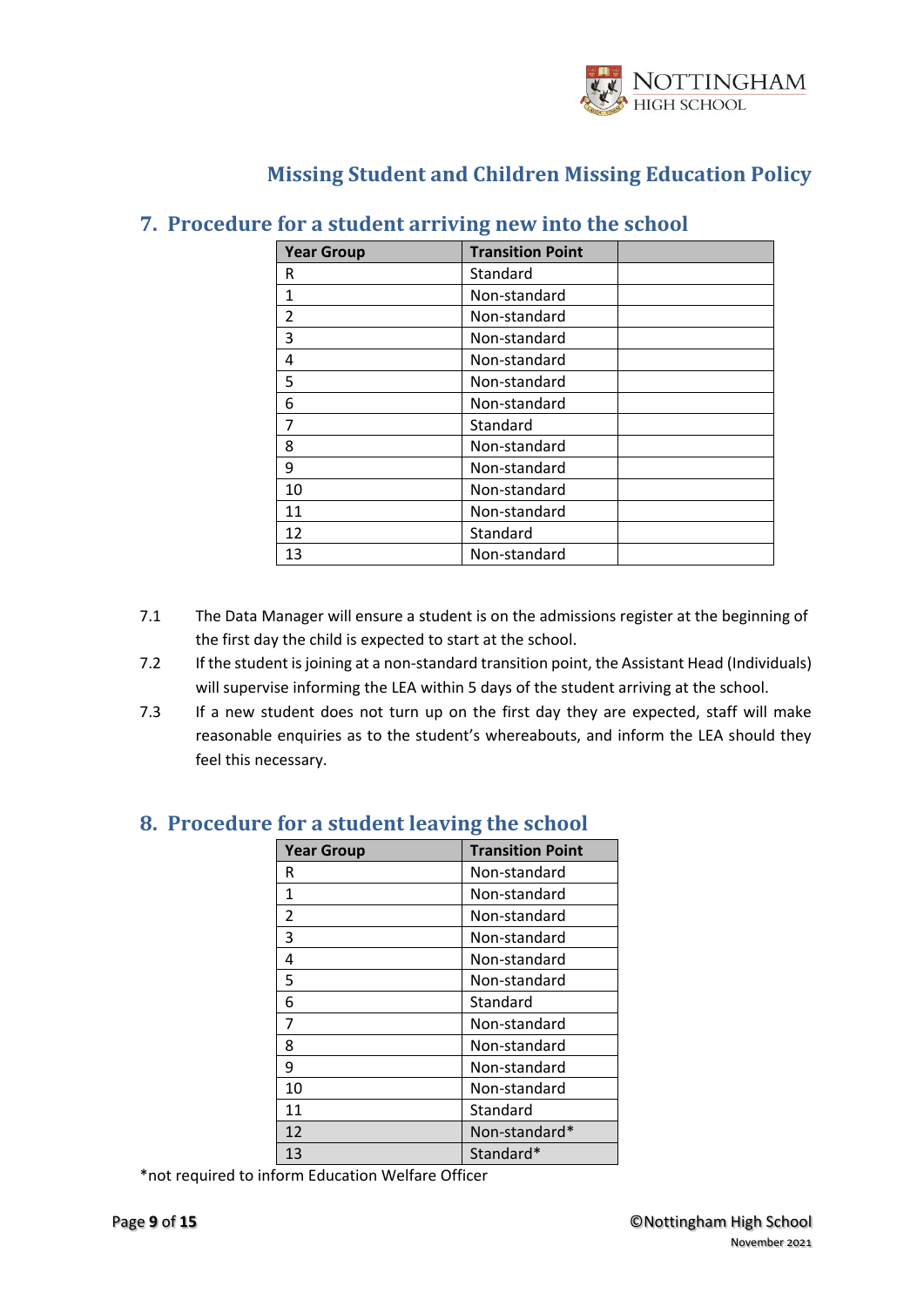

- 8.1 The Assistant Head (Individuals) will supervise the notification of the LEA immediately if the child leaves at a non-standard transition point.
- 8.1.1 This must occur no later than at the time the child is removed from the admissions register.
- 8.2 The LEA must be informed with the following information:
- 8.2.1 The full name of the student
- 8.2.2 The full name and address of any parent with whom the student normally resides
- 8.2.3 At least one telephone number of the parent
- 8.2.4 The student's future address and the full name of any parent with whom the student will reside, if applicable
- 8.2.5 The date the student left the school
- 8.2.6 The student's destination school, and the date on which the student is expected to start
- 8.2.7 The ground in regulation 8 under which the student's name is to be removed from the admission register.
- 8.2.8 As per local Nottingham City Council guidance, if the student is moving abroad, the LA will also be provided with the forwarding address and flight numbers where possible.
- 8.3 If a student leaves the school without notice the School will:
- 8.3.1 Work alongside the LEA to make reasonable enquires to establish the whereabouts of the student
- 8.3.2 Complete a CME referral to the Local Authority of the student's home address
- 8.3.3 Collect and collate information regarding the student and their family to forward to the LA of the student's home address
- 8.3.3.1 Nottingham County Council have previously requested the following information:
- 8.3.3.1.1 Information regarding the move, including whether it appeared planned and reasons for moving
- 8.3.3.1.2 Any safeguarding, attendance and engagement concerns
- 8.3.3.1.3 Future education
- 8.3.3.1.4 Contact details for parents
- 8.3.3.1.5 Information regarding siblings
- 8.3.3.1.6 Confirmation from friends who may remain in touch that the student has arrived safely and is settled.

#### <span id="page-9-0"></span>**9. Home-schooling**

- 9.1 If a parent verbally indicates that they will remove a student to be home-schooled, staff will inform the Assistant Head (Individuals) who will determine whether the LEA needs to be informed.
- 9.2 If a parent gives written confirmation that they are removing a student to be homeschooled, the Assistant Head (Individuals) will supervise the removal of the student from the admissions register, and informing the LEA.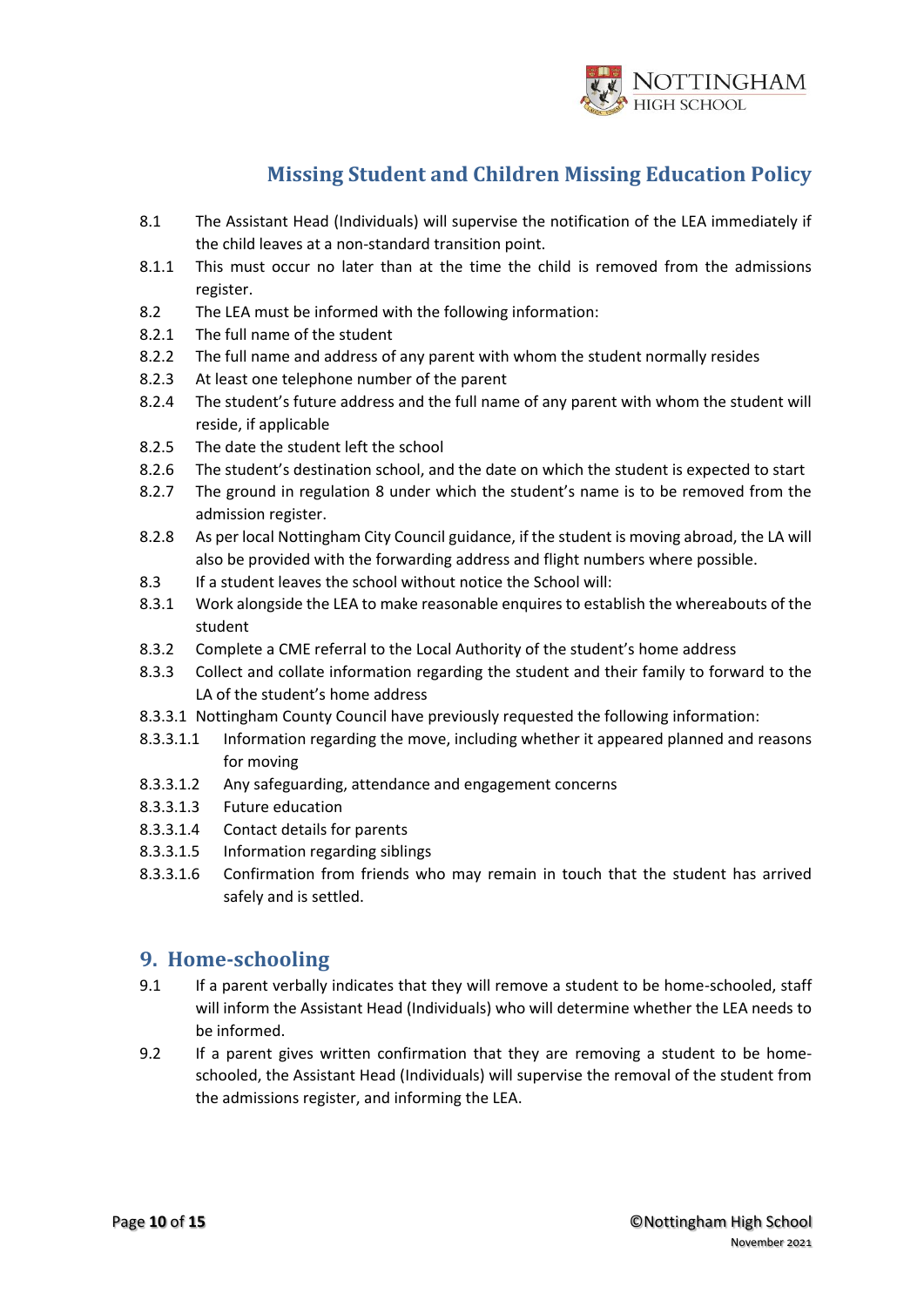

### <span id="page-10-0"></span>**10. Extended Periods of Absence**

- 10.1 Students can be removed from the admissions register if, without the school having knowledge of the cause and following reasonable enquiries made jointly with the LA, they are either:
- 10.1.1 Absent for 20 consecutive days
- 10.1.2 Absent for 10 consecutive days following an authorised absence.
- 10.2 The Assistant Head (Individuals) will supervise informing the LEA if either of the above criteria are met.
- 10.2.1 The School will work with the LEA to attempt to determine the whereabouts of the child; the student will be removed from the admissions register when one or more of the following actions has been completed either by the school alone, or jointly with the LEA. Details of the action will be recorded and maintained in the student file. This is not an exhaustive list.
- 10.2.2 Contact parents/relatives/neighbours using known contact details
- 10.2.3 Check with UK Visa and Immigration (UKVI) and/or the Border Force
- 10.2.4 Check with agencies known to be involved with the family
- 10.2.5 Check with the local authority and school from which the child moved originally, if known
- 10.2.6 Check with the LA where the child lives, if different from the LA of the school
- 10.3 In the case of Service Personnel, check with the Ministry of Defence (MoD) Children's Education Advisory Service (CEAS).
- 10.4 As per local Nottingham City Council guidance, where a student is absent for an extended period of time during the school term, where possible the School will obtain:
- 10.4.1 The address where the student will be staying
- 10.4.2 A return date
- 10.4.3 Outgoing and return flight numbers, where relevant
- 10.4.4 Any email addresses used by the parent and/or student
- 10.4.5 Any emergency contact details

### <span id="page-10-1"></span>**11. Exclusion**

11.1 If a student is excluded for a fixed period lasting more than five days, on the sixth day, the school must arrange alternative, full-time education.

### <span id="page-10-2"></span>**12. Reasons to remove a child from the admissions register:**

 $1 \mid 8(1)(a)$  - where the student is registered at the school in accordance with the requirements of a school attendance order, that another school is substituted by the local authority for that named in the order or the order is revoked by the local authority on the ground that arrangements have been made for the child to receive efficient full-time education suitable to his/her age, ability and aptitude otherwise than at school.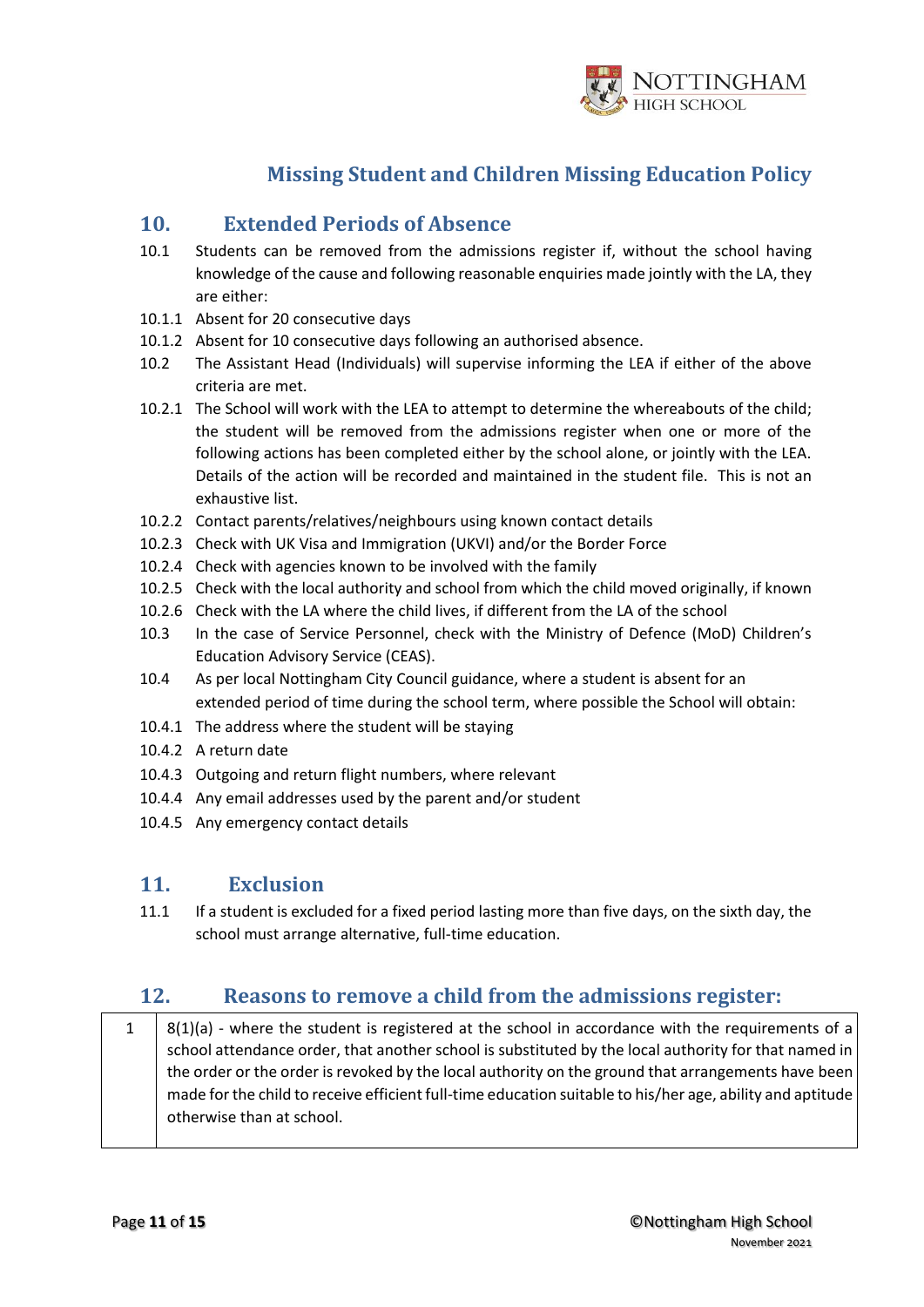

| $\overline{2}$ | 8(1)(b) - except where it has been agreed by the proprietor that the student should be registered at<br>more than one school, in a case not falling within sub-paragraph (a) or regulation 9, that he/she has<br>been registered as a student at another school.                                                                                      |
|----------------|-------------------------------------------------------------------------------------------------------------------------------------------------------------------------------------------------------------------------------------------------------------------------------------------------------------------------------------------------------|
| $\mathbf{3}$   | $8(1)(c)$ - where a student is registered at more than one school, and in a case not falling within sub-<br>paragraph (j) or (m) or regulation 9, that he/she has ceased to attend the school and the proprietor<br>of any other school at which he/she is registered has given consent to the deletion.                                              |
| 4              | $8(1)(d)$ - in a case not falling within sub-paragraph (a) of this paragraph, that he/she has ceased to<br>attend the school and the proprietor has received written notification from the parent that the<br>student is receiving education otherwise than at school.                                                                                |
| 5              | $8(1)(e)$ - except in the case of a boarder, that he/she has ceased to attend the school and no longer<br>ordinarily resides at a place which is a reasonable distance from the school at which he/she is<br>registered.                                                                                                                              |
| 6              | $8(1)(f)$ - in the case of a student granted leave of absence in accordance with regulation 7(1A), that                                                                                                                                                                                                                                               |
|                | (i)<br>the student has failed to attend the school within the ten school days immediately following<br>the expiry of the period for which such leave was granted;                                                                                                                                                                                     |
|                | (ii)<br>the proprietor does not have reasonable grounds to believe that the student is unable to<br>attend the school by reason of sickness or any unavoidable cause; and                                                                                                                                                                             |
|                | (iii)<br>the proprietor and the local authority have failed, after jointly making reasonable enquiries,<br>to ascertain where the student is.                                                                                                                                                                                                         |
| $\overline{7}$ | $8(1)(g)$ - that he/she is certified by the school medical officer as unlikely to be in a fit state of health<br>to attend school before ceasing to be of compulsory school age, and neither he/she nor his/her<br>parent has indicated to the school the intention to continue to attend the school after ceasing to be<br>of compulsory school age. |
| 8              | $8(1)(h)$ - that he/she has been continuously absent from the school for a period of not less than<br>twenty school days and -                                                                                                                                                                                                                        |
|                | (i)<br>at no time was his/her absence during that period authorised by the proprietor in<br>accordance with regulation 6(2);                                                                                                                                                                                                                          |
|                | (ii)<br>the proprietor does not have reasonable grounds to believe that the student is unable to<br>attend the school by reason of sickness or any unavoidable cause; and                                                                                                                                                                             |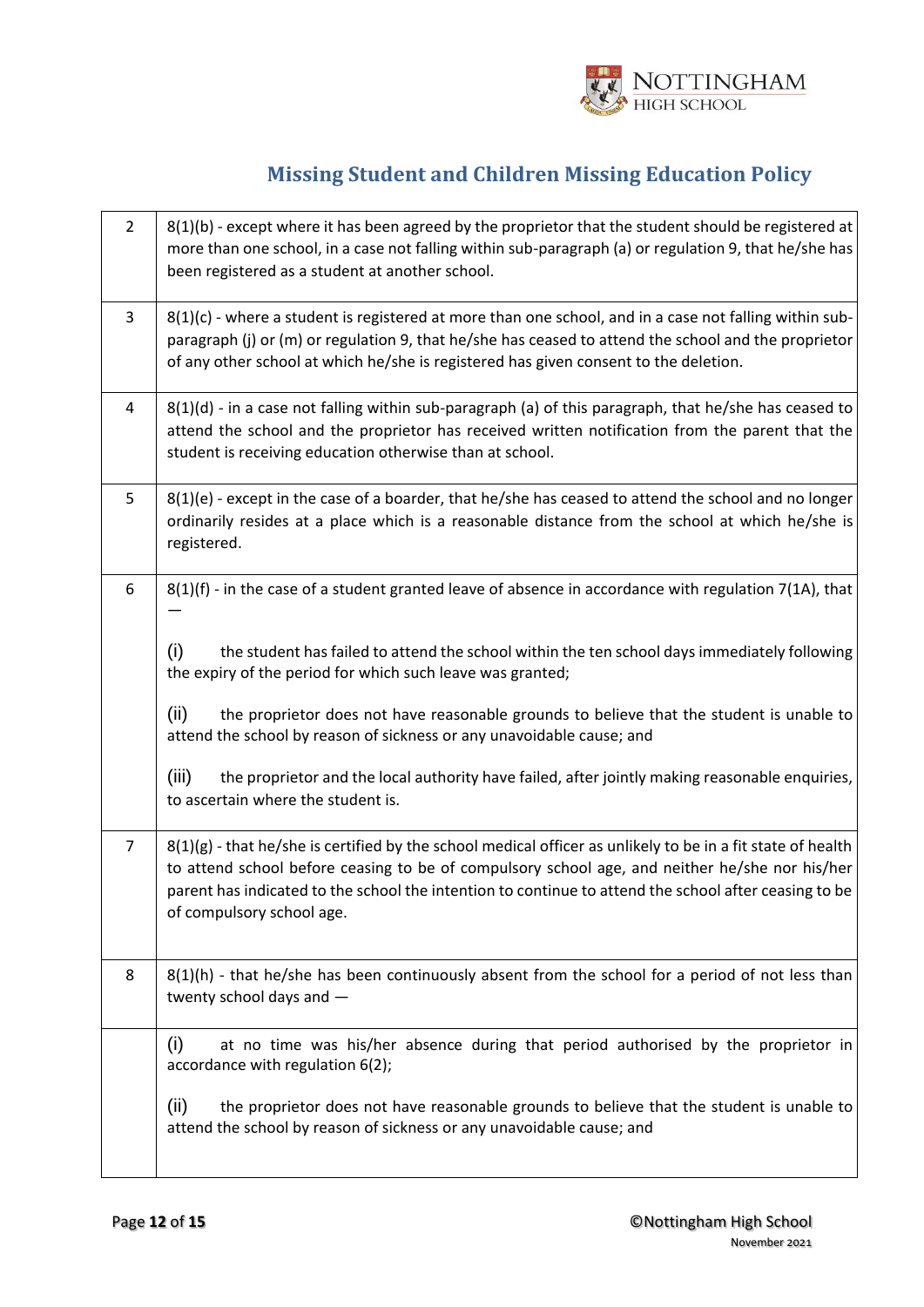

|    | (iii)<br>the proprietor of the school and the local authority have failed, after jointly making<br>reasonable enquiries, to ascertain where the student is.                                                                                                                                                                                                   |
|----|---------------------------------------------------------------------------------------------------------------------------------------------------------------------------------------------------------------------------------------------------------------------------------------------------------------------------------------------------------------|
| 9  | 8(1)(i) - that he/she is detained in pursuance of a final order made by a court or of an order of recall<br>made by a court or the Secretary of State, that order being for a period of not less than four months,<br>and the proprietor does not have reasonable grounds to believe that the student will return to the<br>school at the end of that period. |
| 10 | $8(1)(j)$ - that the student has died.                                                                                                                                                                                                                                                                                                                        |
| 11 | $8(1)(k)$ - that the student will cease to be of compulsory school age before the school next meets<br>$and -$                                                                                                                                                                                                                                                |
|    | (i)<br>the relevant person has indicated that the student will cease to attend the school; or                                                                                                                                                                                                                                                                 |
|    | (ii)<br>the student does not meet the academic entry requirements for admission to the school's<br>sixth form.                                                                                                                                                                                                                                                |
| 12 | $8(1)(I)$ - in the case of a student at a school other than a maintained school, an Academy, a city<br>technology college or a city college for the technology of the arts, that he/she has ceased to be a<br>student of the school.                                                                                                                          |
| 13 | $8(1)(m)$ - that he/she has been permanently excluded from the school.                                                                                                                                                                                                                                                                                        |
| 14 | $8(1)(n)$ - where the student has been admitted to the school to receive nursery education, that<br>he/she has not on completing such education transferred to a reception, or higher, class at the<br>school.                                                                                                                                                |
| 15 | $8(1)(o)$ where-                                                                                                                                                                                                                                                                                                                                              |
|    | (i)<br>the student is a boarder at a maintained school or an Academy;                                                                                                                                                                                                                                                                                         |
|    | (ii)<br>charges for board and lodging are payable by the parent of the student; and                                                                                                                                                                                                                                                                           |
|    | (iii)<br>those charges remain unpaid by the student's parent at the end of the school term to which<br>they relate.                                                                                                                                                                                                                                           |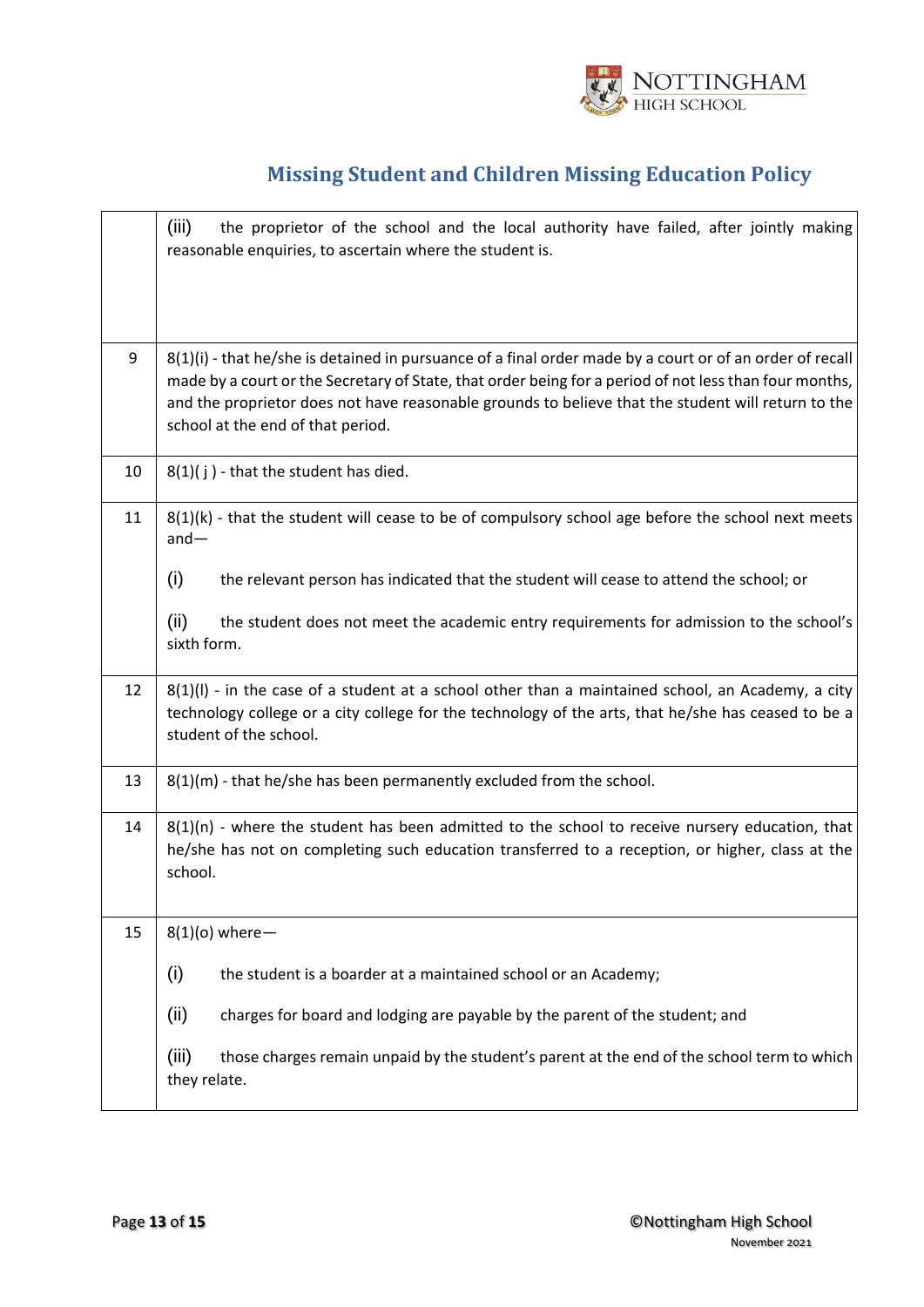

### <span id="page-13-0"></span>**Appendix**

#### <span id="page-13-1"></span>**Missing student incident book**

- 12.1 The School must keep a full written record, to be held centrally at Reception with the safeguarding file of any incident of a missing student including:
- 12.2 the student's name;
- 12.3 relevant dates and times (eg when it was first noticed that the student was missing);
- 12.4 the action taken to find the student;
- 12.5 whether the Police or children's social care were involved;
- 12.6 outcome or resolution of the incident;
- 12.7 any reasons given by the student for being missing;
- 12.8 any concerns or complaints about the handling of the incident;
- 12.9 a record of the staff involved;
- 12.10 a full written record of the incident will be kept of the student's file.

| Date of record                                                                           |  |
|------------------------------------------------------------------------------------------|--|
| Person making record                                                                     |  |
| The student's name;                                                                      |  |
| Relevant dates and times (eg when it was first<br>noticed that the student was missing); |  |
| The action taken to find the student;                                                    |  |
| Whether the Police or children's social care were<br>involved;                           |  |
| Outcome or resolution of the incident;                                                   |  |
|                                                                                          |  |